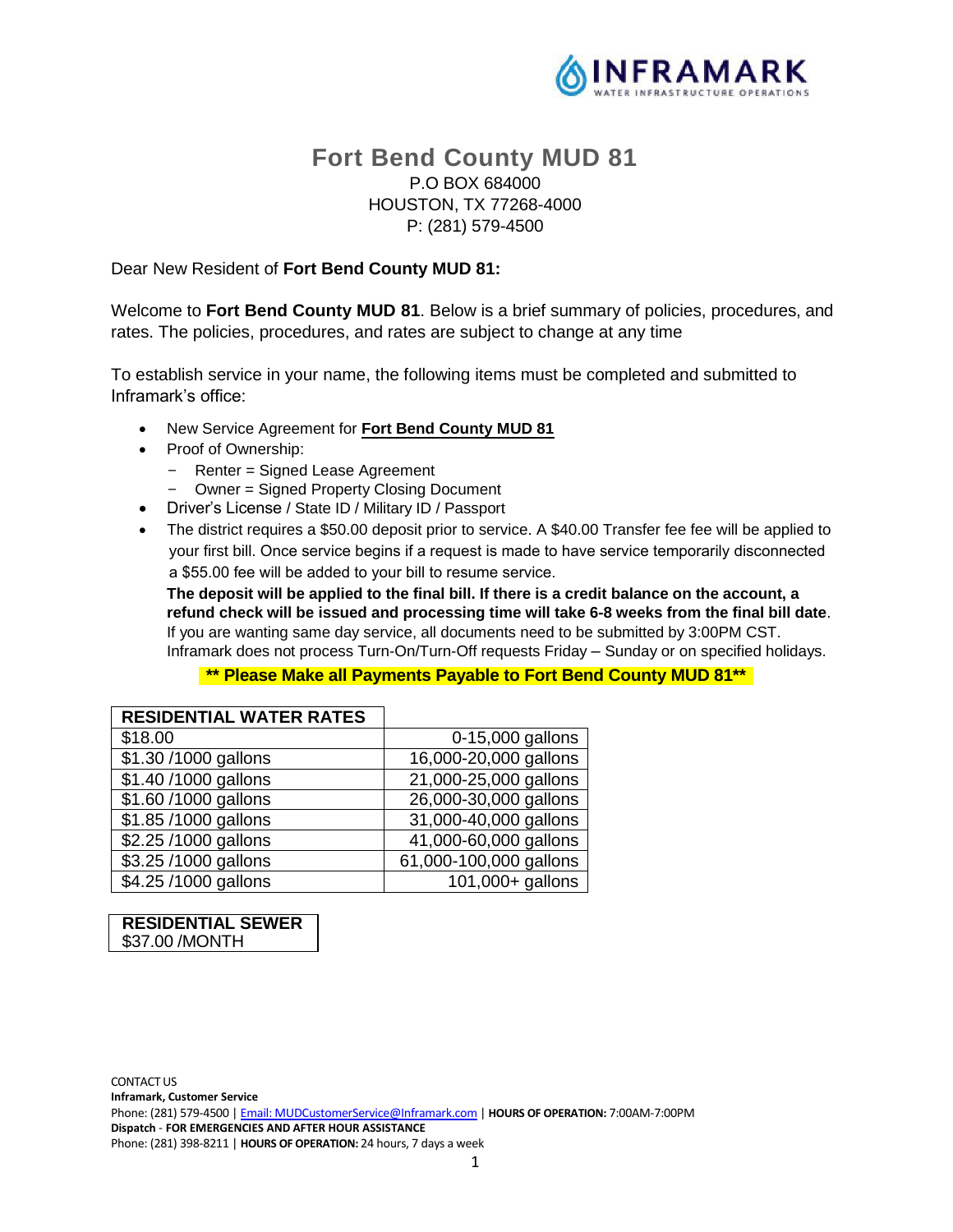

## **A 10% penalty will be assessed if payment is received after the due date. This amount is shown in the "AFTER DUE DATE" section on your bill.**

### **Delinquent**

If your account becomes past due, a disconnection notice will be sent to your address that may include your past due and current balance. **A letter fee of \$20.00** will be assessed to your account and specified on the disconnection notice is the amount that is due to avoid termination of service. If a door tag is received an **additional \$20.00** will be added. If full payment is not received as directed on the disconnection notice, your service will be disconnected. If service is disconnected, a **\$55.00 reconnection fee** will be added to your account. The full balance of your account will be required to restore service, payable by cashier's check or money order only. The payment for disconnection of service is due by 4:00PM CST Monday through Friday, to restore with same day service. If your district offers after-hour services, payments made after 4:00PM CST will be subject to after-hours fees.

*NOTE: Once an account is turned off due to a non-payment: Payments made online, by QR reader, over-the-phone, or mailed, are not acceptable forms of payment to restore services.*

## **Payment Options Note: If a check payment is returned unpaid by your bank a \$40.00 returned item fee will be added to your bill.**

- **Online**
	- Payment Method:
		- Credit/Debit Card, convenience fee 3% of payment amount
		- Electronic Check, convenience fee of \$1,00
	- www.paymyinframarkbill.com

### **QR Readers "InstaPay"**

- Payment Method: Credit/Debit Card, convenience fee 3% of payment amount
- Electronic Check, convenience fee of \$1.00
- **Over-the-Phone**
	- Payment Method: Credit/Debit Card, convenience fee 3% of payment amount
	- Payment Method: Check, \$1.00 flat fee
	- English: Select Option "1"
	- Spanish: Select Option "2"
- **Mail-In (Personal Check/Bill Pay)**
	- ATTN TO: Fort Bend County MUD 81 P.O BOX 684000 Houston, TX, 77268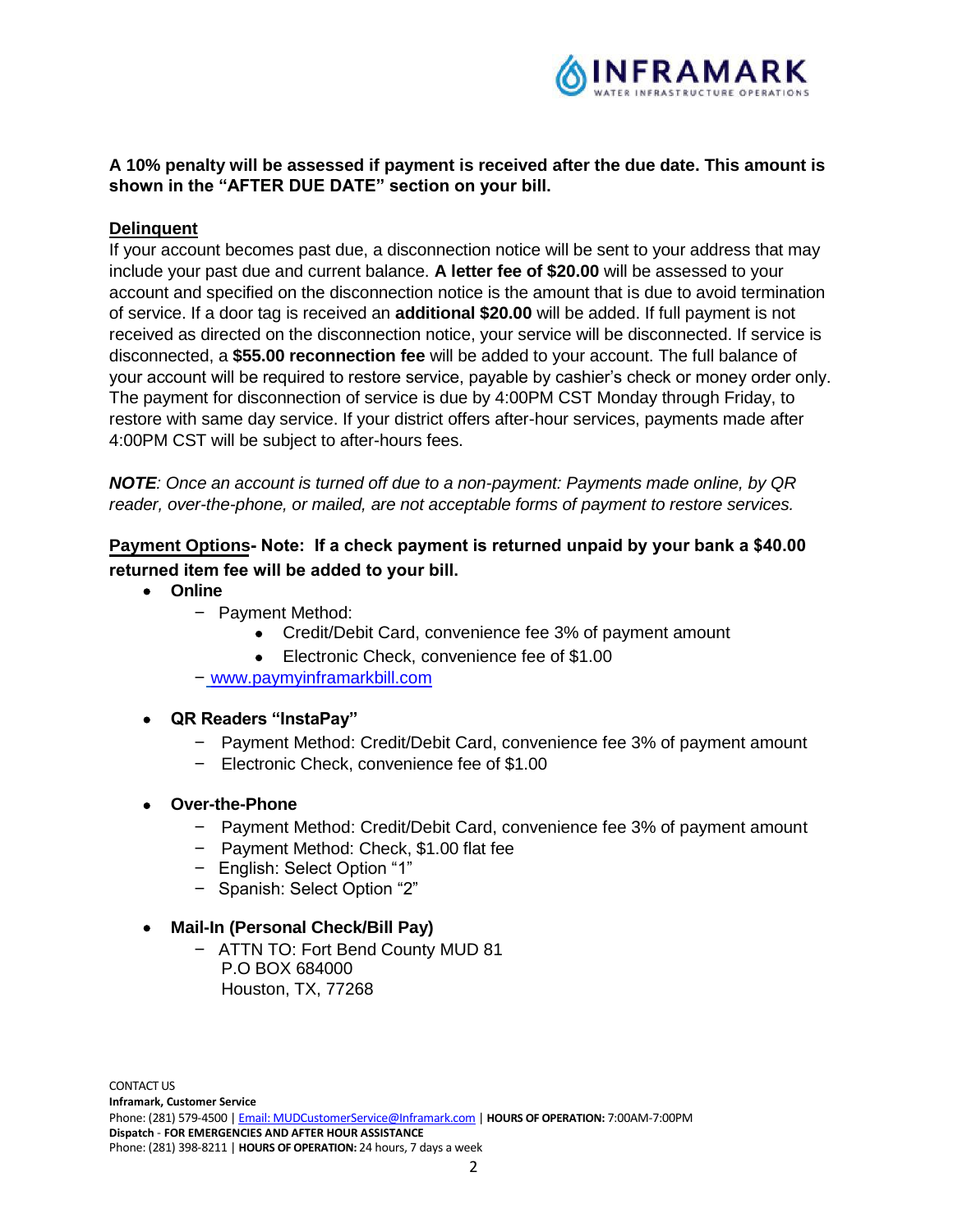

- **In-Person**
	- Payment Method: Personal Check, Money Order or Cashier's Check Location: Inframark – Grandway West (Entrance on North side of the Building) 2002 West Grand Parkway North Katy, TX, 77449 Office Hours: 7:30AM – 5:00PM

### **Detailed Payment Instructions**

- **Online**
	- Login to the payment portal website: www.paymyinframarkbill.com
	- Click "PAY BILL"
	- Enter "Amount to Pay" and Select "Payment Type"
	- Payment Method: Credit/Debit Card, Electronic Check
	- Click "CONTINUE WITH TRANSACTION"
	- Fill in "Payment Information" and Click "SUBMIT PAYMENT"
- **QR Readers "InstaPay"**
	- Open your QR Reader Application (one can be downloaded to your smart device from the App or Google Play stores)
	- Scan the Code
	- Proceed with the Payment Process
	- Payment Method: Credit/Debit Card

If you would like to enroll in the Auto-Pay program visit Inframark's customer portal at www.paymyinframarkbill.com, to enroll or give us a call for further assistance.

### **Posting of Payments**

## **IMPORTANT NOTICE**

Please note, initiated payment date or postmarked payment date is not equivalent to posted payment date.

The following type of payment general posting time frame, which is dependent on your bank's releasing fund policy and/or USPS delivery of mail.

Over-the-Phone, 48-72 hours

Electronic Checks (check-free payments), minimum 48-72 hours

Mail-in Checks (personal checks or bill pay, minimum 10 days